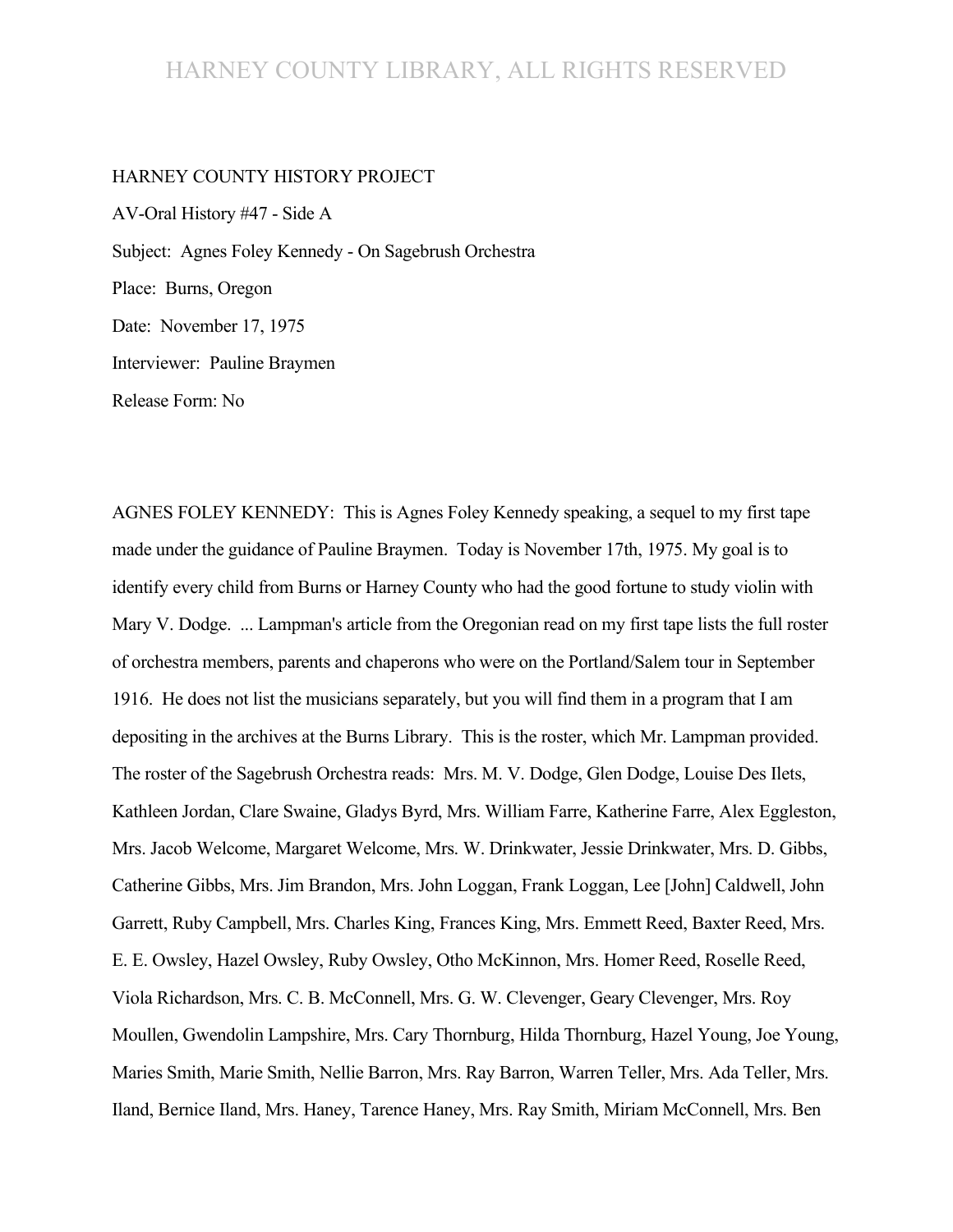Campbell, Signor Glauco Meriggioli, and Mr. G. Hull.

In my first tape I had neglected mentioning how hampers of sagebrush were carried to Portland and strewn about the city as a symbol of the Sagebrush Orchestra. Sagebrush festooned all the lamp posts around the Imperial Hotel, which was home and head-quarters due to the generosity of Phil Metschan, owner. After three concerts, heaping baskets of sagebrush were in the lobbies and banked beneath the footlights. It must have been a very aromatic audience. And in leaving the concerts each lady was presented with a little laurel branch, so to speak, of sage, and each gentleman was given a boutonniere for his lapel. A delightful and amusing memory. I wish now to record the names of three violin students of Mary V. Dodge, who were child prodigies. It was never Mary Dodge's ambition to perfect solo virtuoso for concert careers. She wished to inspire her children to know the basic techniques and the standard repertoire of classical music so they could listen to great performances with taste and discernment, wherever their lives led them.

Secondly, they came to know the pleasure of ensemble playing both musically and socially. Wherever I lived I usually was a member of an amateur string quartet, just for the pleasure and the companionship. I well recall how many blue notes I personally have played in Haydn quartets. Her first highly gifted student in Portland was Geraldine Peterson. Geraldine Peterson was the first young music student to carry Portland's name abroad. She studied with Mary Dodge for ten years and was the third concertmaster of the Portland Junior Symphony, 1933 to 1935.

The American Youth Orchestra was organized by Maestro Leopold Stokowski in 1940 after his resignation from the Philadelphia Symphony Orchestra. Personal auditions were conducted in every state for the orchestra to get full instrumentation for a 100-piece youth orchestra. Geraldine Peterson was selected in private audition by Leopold Stokowski as a member of the violin section from Portland. At that point they needed just one more violin. After a period of intensive rehearsals, the orchestra was taken on a tour of South American cities, which became a triumphal procession. When they returned to the United States full of honors the premier concert was given in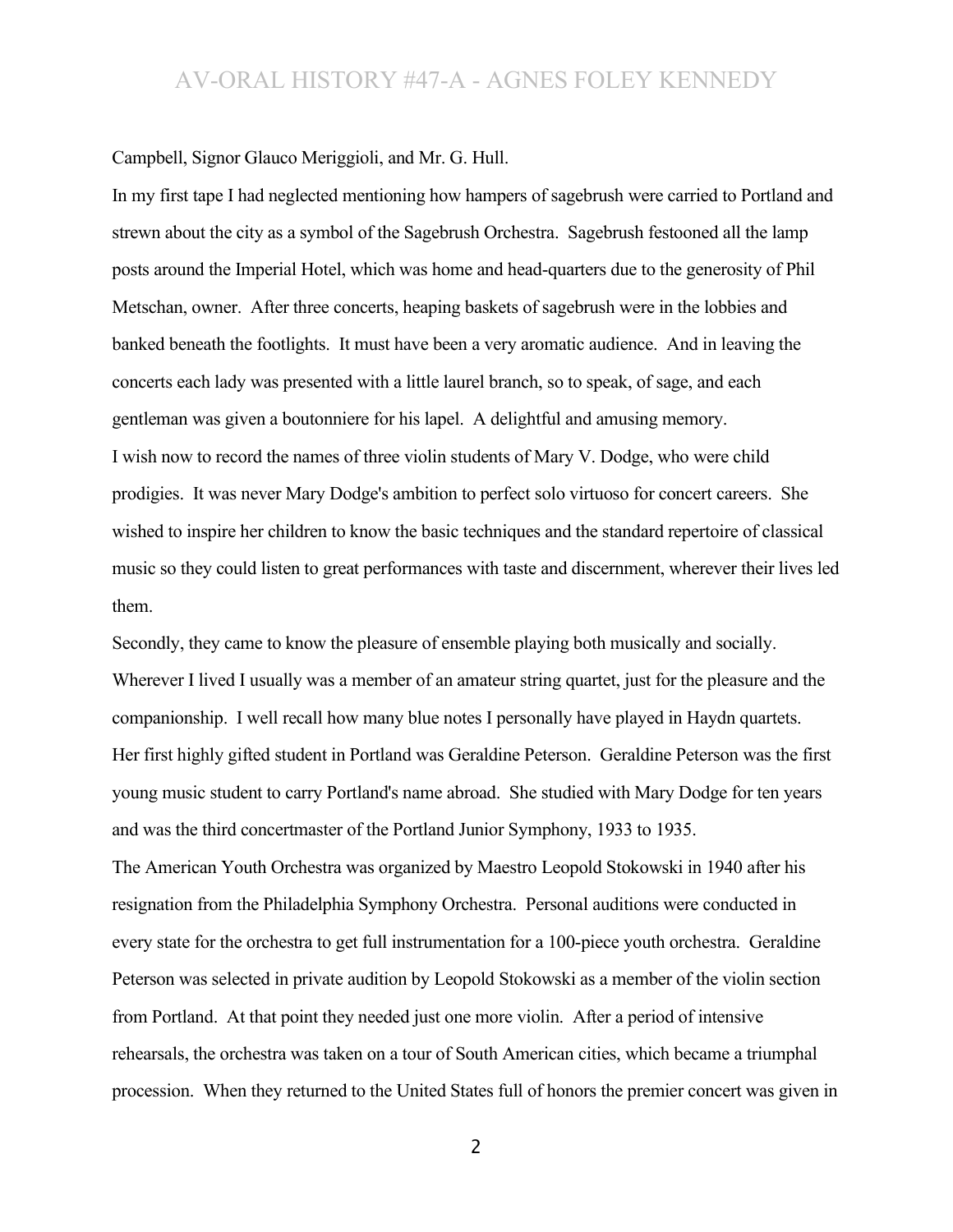Carnegie Hall on May 16th, 1941. My husband was then a dean of university connected with Rutgers in the state of New Jersey, and we often attended concerts in New York. So, we were very interested in the announcement of this particular program. First of all, because my husband had spent his student years under the baton of Maestro Stokowski studying symphonic literature in the old academy of music in Philadelphia. And of course, because of my membership in a youth orchestra in Oregon, I naturally wished to hear the performance of prodigiously talented young people, under the baton of this peer-less maestro.

Since there was only one Oregonian on the roster, it was imperative that I should go backstage to congratulate Geraldine. So, my husband and I immediately went back stage at the end of the concert. We found everything in turmoil. Their chaperon was hastening them to put their instruments away, to get back to their hotel with promptitude for they had a concert the next evening in Boston, Massachusetts. So, my compliments were rather pro forma but very warm indeed, and her apparent happiness and surprise of meeting a fellow Oregonian was very endearing to me. I had turned to leave and then casually looked back and said, "Geraldine, who was your teacher in Portland?" She replied, "Mary V. Dodge, for ten years." Immediately we were peers, for this meeting spanned 31 years. I had been Mary V. Dodge's first violin student in 1910 and played first chair in the Harney County Children's Orchestra in 1912.

Leopold Stokowski's plans for the American Youth Orchestra encompassed a transcontinental tour of the United States, concerts throughout Canada and Mexico. But the tragic even of December 7, 1941, our entrance into World War II blighted many such beautiful endeavors of life enlargement. However, I treasure Mary V. Dodge's reply to my letter of praise for her gifted pupil, Geraldine. She made a very typical remark: "I had a good crop that year. Any three of my senior violin students could have passed the audition." She never played favorites. My reminiscences of Mary Dodge and how her training have transmuted my own life and tastes will always remain with me. Her second prodigy was Jacqueline Duke. Jacqueline was an extraordinary child and fulfilled her promise under Mary Dodge's tutelage and training and is now a professional player in a major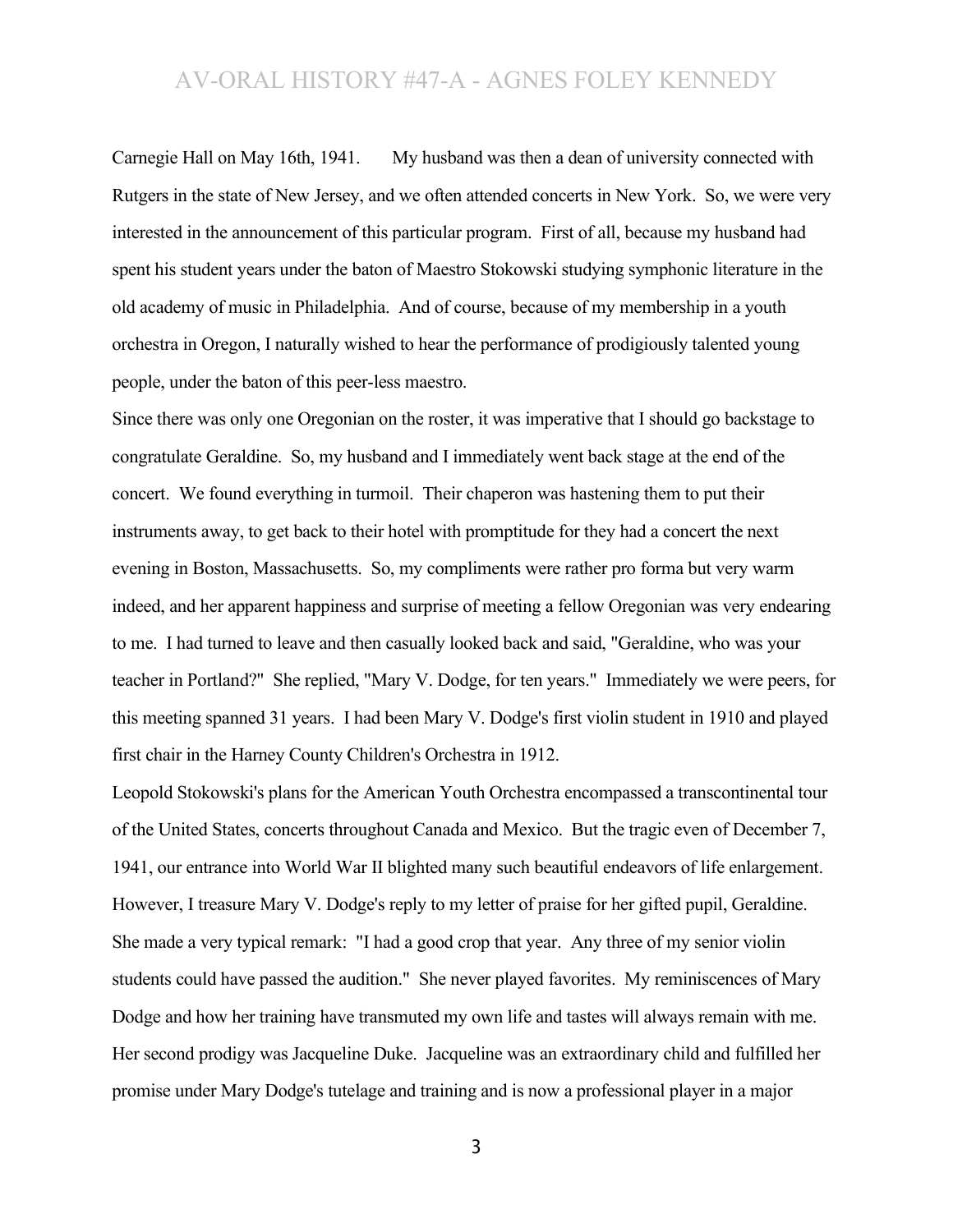orchestra in the United States. Gwendolyn Lampshire Hayden gave me a concert program of Jacqueline's in which she played the Mendlesons violin concerto, two Mozart sonatas and Chrysler's Caprice Venua. She was then ten years of age.

I mentioned on my first tape that three Dodge pupils are first violins, a first violinist and two violas are now professional members of the Oregon Symphony Orchestra under the directorship of Laurence Smith who is a hometown boy. Jacqueline Duke Anderson is a professional member of the Atlantic Georgia Symphony Orchestra, a principal violinist. That symphony is conducted by the celebrated Robert Shaw.

There is a third gentleman who it has been my pleasure to meet since retiring to Portland. He is a gifted and loyal individual who trained under Mary V. Dodge while he was still a young boy and who is still a member of the Portland Junior Symphony organization. He played in both of her Portland orchestras; the Irvington School orchestra and was an original member of the Portland Junior Symphony. His name is James Eoff, and he is presently assistant director of the orchestra with maestro Jacob Avshalomov as director/conductor. Mr. Eoff has the assignment of teacher and rehearsal director of the preparatory orchestra. The members are being readied to take the places of the performers in the senior orchestra as they graduate. The young musicians must leave the orchestra when they are 18 years of age.

At the concert in March 1975, Mr. Eoff received a 50 year award and citation presented by the Secretary of State, Mr. Clay Meyers, who is a board member of the symphony and a long time loyal supporter of the juniors.

In conclusion I should like to read some excerpts from a story written about the Harney County children's orchestra by a reporter, Lucia B. Harriman for the "Delineator" magazine. She came to Burns personally after the Sagebrush Orchestra had received national attention through the pages of the "Musician" and the "Etude", both published in the east.

This is taken from a "Delineator", September 1917: On the page just opposite, there is a description of the darlings, what would now be called the "cafe society", the dancing castle, Irene and Vernon, a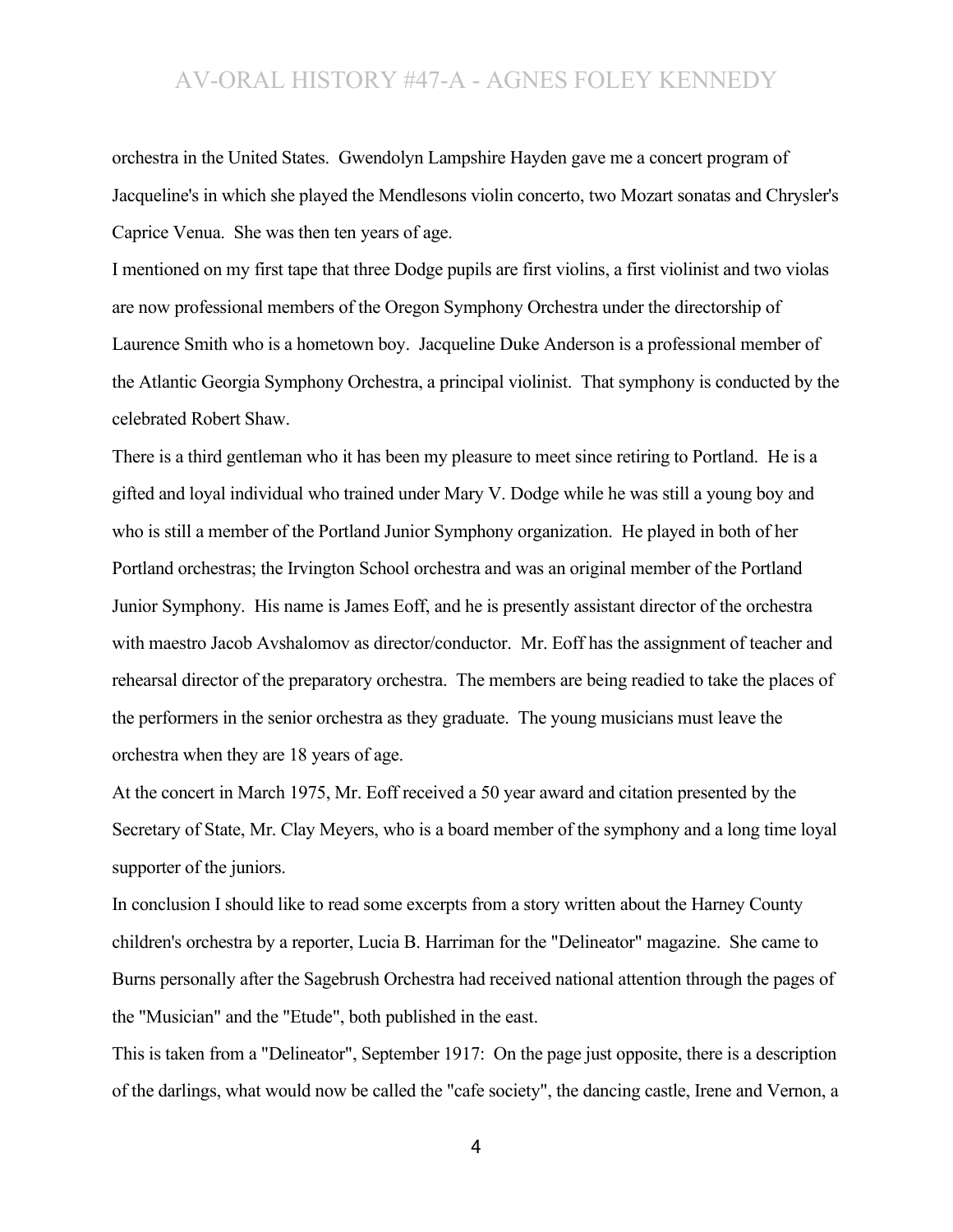picture of them doing the dance which they originated, the castle walk. So for anyone of my era who may hear this tape, this will give you the period in which the article was written. Ask any youthful resident of a small town how he likes life in his town. His answer will usually be, he dislikes living there because nothing ever happens. East or Middle West, Pacific coast, north or south, wherever you are in our great country, the rest-less, the discontent found in small towns and villages will be epitomized in that one complaint. Youth demands that something happens. The dull monotony of days, which middle life and age, accepts without complaint stifles youth, which cries out unceasingly for stimulation. Generally unconscious of their real basic need, which is an opportunity for cultural growth, they usually take out their discontent in just dull acceptance of the inevitable, finally revolt, and go to the "big city". Contrast the opportunities laid at the feet of the child of a congested city neighborhood where the neighborhood theater gives them both the chance to see and perform in the best of classic and modern plays, where concerts of exceptional excellence are often given free; tickets for fine symphony programs can be purchased at a minimal cost for children; where they love to dance, where the potter's wheel, the loom, the paintbrush all offer outlet, the gifts, and the imagination of a seeker of self expression. Contrast this with the average small town's resources.

So, this is why I happened to go to Burns, Oregon to meet Mrs. M. V. Dodge of Boston who had come out fresh from her own musical circle, which contained the great New England Conservatory, and here she had formed an orchestra of children which has become known nationally through the pages of the "Musician" magazine and the "Etude". The "Etude" article was illustrated with an enormous violin in the midst of a desert landscape. Covered with children beautifully gowned, which showed the temper and quality of the people living in this small town.

Burns is a town of 1500 individuals, the largest town in a radius of 150 miles. It is located in Harney County, the vast undeveloped section of the State of Oregon, which covers a region as great as the combined territory of Delaware, Rhode Island, and Connecticut. Patiently in the past 25 years, there have been squatters, cow and sheepmen; before that the true pioneer came into develop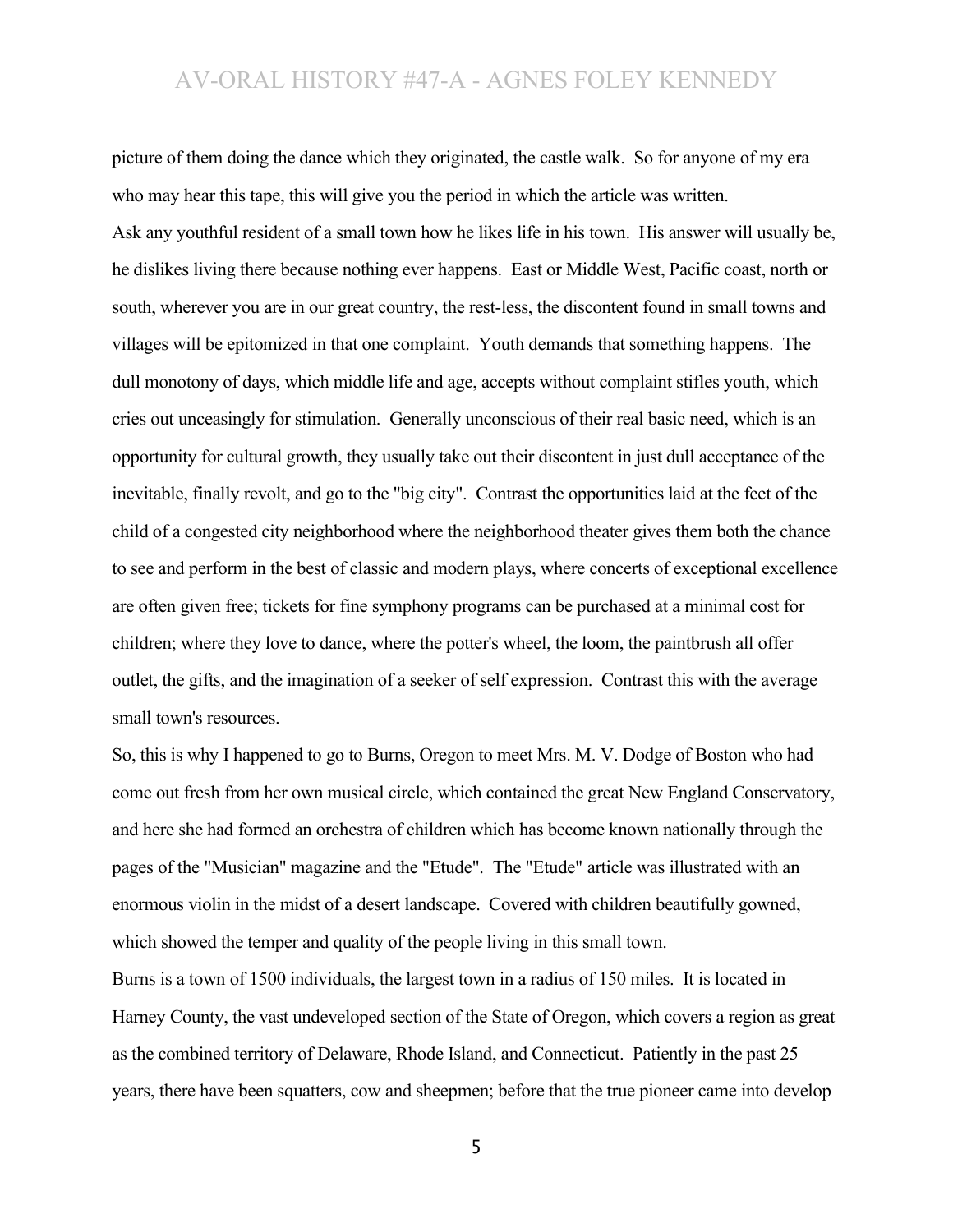the country as they said, in the early 1880's. Latterly has followed the dry farmers, with the Sagebrush Act. They are seeking the development of that infertile soil through vast irrigation projects, waiting for the railroads to come at last and put them in touch with the outside world. Over the country the homesteaders' cabins are found tucked away amidst the sagebrush, a gray green sea, each one toiling to dig a well or to put up a fence of barbed wire to keep out the straying horses and cattle; or particularly the jackrabbits, which are numerous. The one voice you hear at night is the voice of the gray coyote calling from the nearby hills. I doubt if you would have picked upon the county seat of Harney County, for Burns cut off from roads far removed from even the ordinary contact with life outside, offered little that was encouraging beyond that indomitable spirit of push that abounds among the pioneers of this section of the West. That pride of locality, that abiding faith in its future which is shared even by the toddling babes, it was mere chance, or perhaps shall we say fate that brought Mrs. Dodge to Harney County, but it was her own inherent love for music, and for children that was behind the movement now known far and wide as the Children's Sagebrush Orchestra of Harney County.

Seven years ago, Mrs. Dodge came to Burns from her eastern home, that center of cultured learning, bringing with her beloved violin and a broad knowledge of music. She also plays the piano with the touch of an artist. She found almost no music in Burns, a self-centered individual probably would have declared the situation impossible and taken the first stage out, except that she was a bride, her husband was an engineer, and he was engaged in one of these great irrigation projects. She found out that the town was the center of the educational opportunities for the entire county. That into it from their distant ranches came dozens of families that their children might have the advantage of the town's schools during the winter. She conceived the idea of interesting those children; most of them shy as the jackrabbits that sought shelter in the sagebrush, to interest them in the music of the masters.

Many of them had never heard a musical instrument played by a proficient musician. Undaunted she went to work. Benefit concerts raised funds for instruments, and ex-photograph gallery was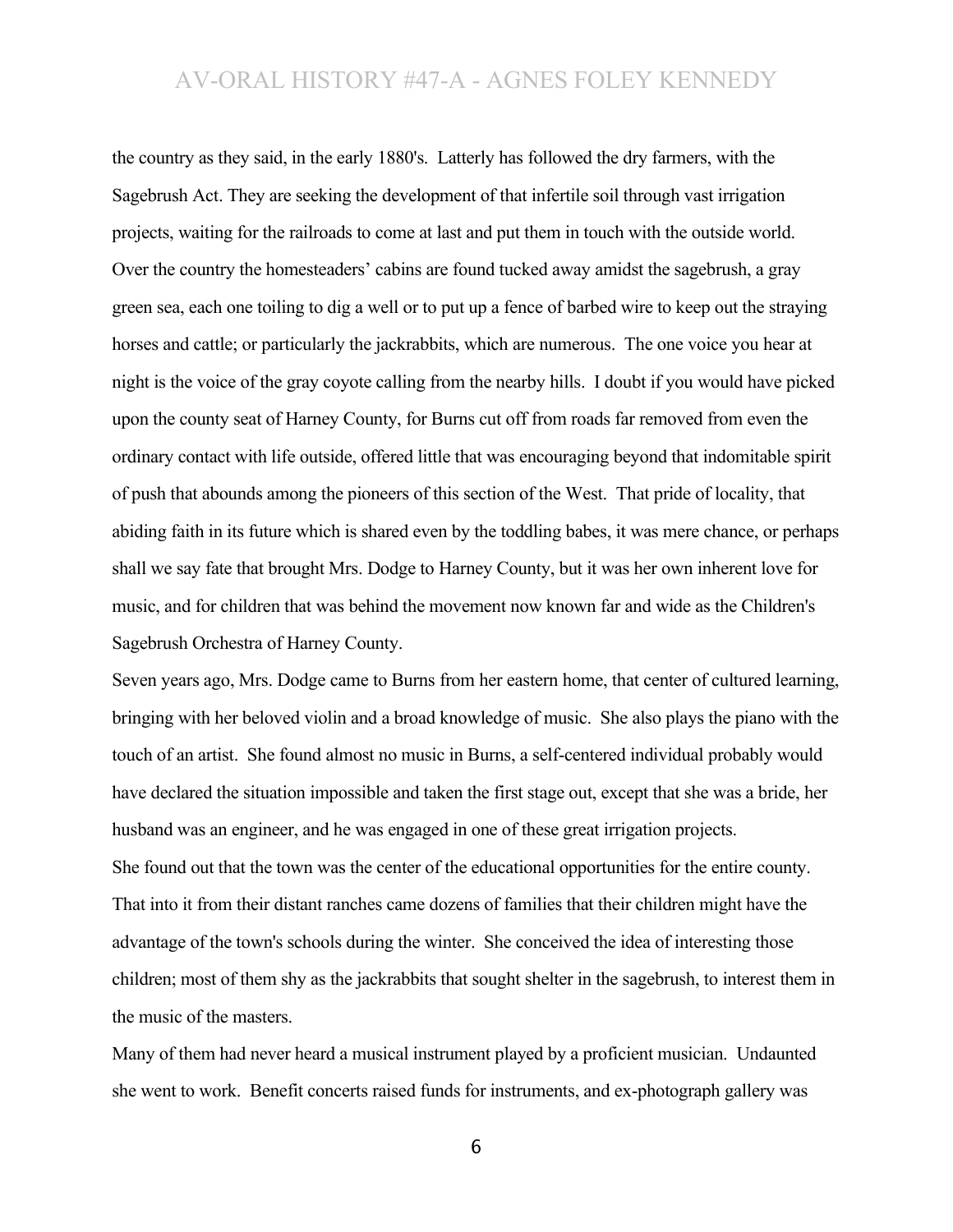converted into a studio. Every child with a musical ear or aspiration was enlisted and tried out. None failed to pass her test, she was so eager to bring together an ensemble, which might one day be an orchestra.

Then after months of patient toil there blossomed forth a small budding symphony orchestra. Possibly no one who has not been a parent can begin to realize the thrill of pride that stirred that first audience in 1912 in old Tonawama Hall as it listened to real music drawn by bows in the fingers of mere babes who only a few months before had not known a musical note nor had a musical ambition.

After six years the Children's Sagebrush Orchestra had thoroughly proved itself. It is no longer an experiment, but an integral part of the cultural life of Harney County. It has brought joy and ambition to replace the monotony of which I spoke. Its personnel now includes 35 children ranging in age from 5 to 15. Its string section numbers 24 instruments. Children no older than five are playing the second violin with accuracy and assurance. Two years ago, the children made their first venture into the out-side world. They traveled by stage and train, to most of them their first experience on the railroad, to Portland and Salem, the state capitol. Dressed in uniforms of olive drab khaki, because though we had not yet entered the war, the European war had long since begun. The khaki was chosen not only because the wartime feeling was beginning to reach us, but because it was the nearest approach to their native sagebrush. With a touch of gay crimson in their ties and hatbands, they were a marked group in Portland and wherever they went, they drew forth comment. Last summer they appeared before Chautauqua's in Eastern Oregon. Mrs. Dodge said to me, this was a great preparation for our tour to Portland. The past winter they had each week presented a new program of classical music at the local moving picture theater to keep them climbing in the words of their leader.

To see these earnest young musicians absorbed at getting the most, and giving their best, has been an inspiration to the entire community. When a slip of a 13-year-old girl, one of the star performers of the orchestra, with ease and seasoned poise tosses off Brahms' Hungarian Dance or selections